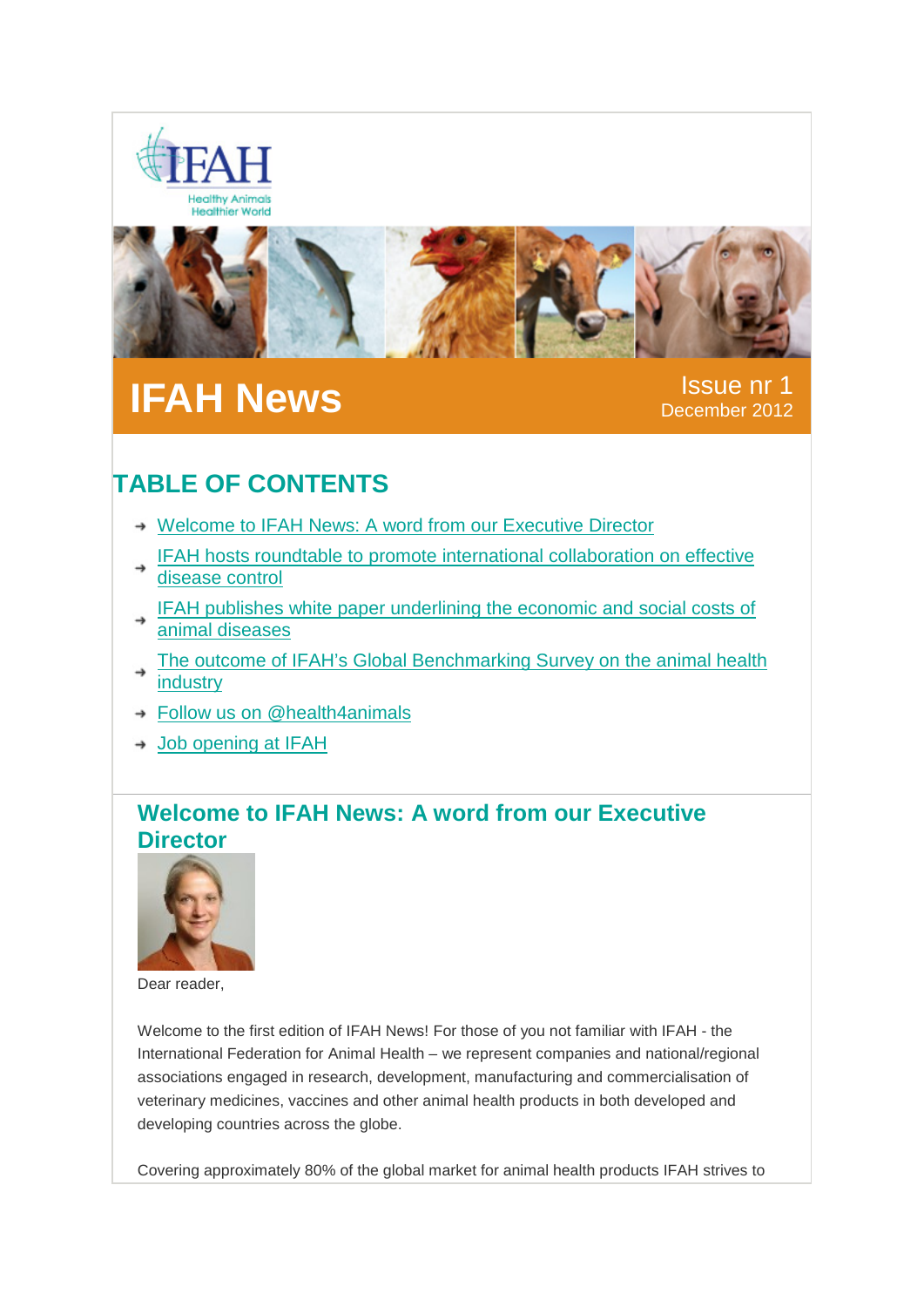promote a predictable, science-based regulatory environment facilitating the supply of innovative, quality products that contribute to the provision of safe, healthy food, and to high standards of health and welfare for both animals and people.

IFAH News will keep you up-to-date on our latest dialogues with major international bodies, provide expertise on emerging diseases and highlight major developments within the global animal health industry.

I hope you will enjoy this first issue of IFAH News and look forward to sharing our news with you on a regular basis in the new year.

Barbara Freischem IFAH Executive Director

#### <span id="page-1-0"></span>**IFAH hosts roundtable to promote international collaboration on effective disease control**

As a launching point for wider collaborative discussions with international stakeholders on future efforts required to establish effective disease control and prevention whilst considering the socio-economic impact, IFAH hosted a roundtable event at the London Zoo in October 2012 bringing together stakeholders from a number of global organisations.

Prior to the event IFAH commissioned global analysis and advisory firm Oxford Analytica to compare international social and economic impacts of three well-documented animal health diseases – foot-and-mouth disease, salmonella and rabies - and produce a report with the findings. This report which was also supported by a group of independent experts in animal health was used at the roundtable as the basis of what proved to be a very fruitful discussion.

The roundtable concluded that with a rapidly expanding global population the need to meet the rising global need for high-quality animal protein is becoming increasingly urgent and the sustainable supply of wholesome animal produce begins with healthy animals. The direct connection between healthy animals and healthy people in terms of zoonoses is also abundantly clear. Animal disease costs change as societies evolve, so it is important to keep monitoring these changes to ensure that all stakeholders are in a position to respond to outbreaks in a timely and proportionate manner.

A further roundtable event to continue this collaboration is planned for 2013.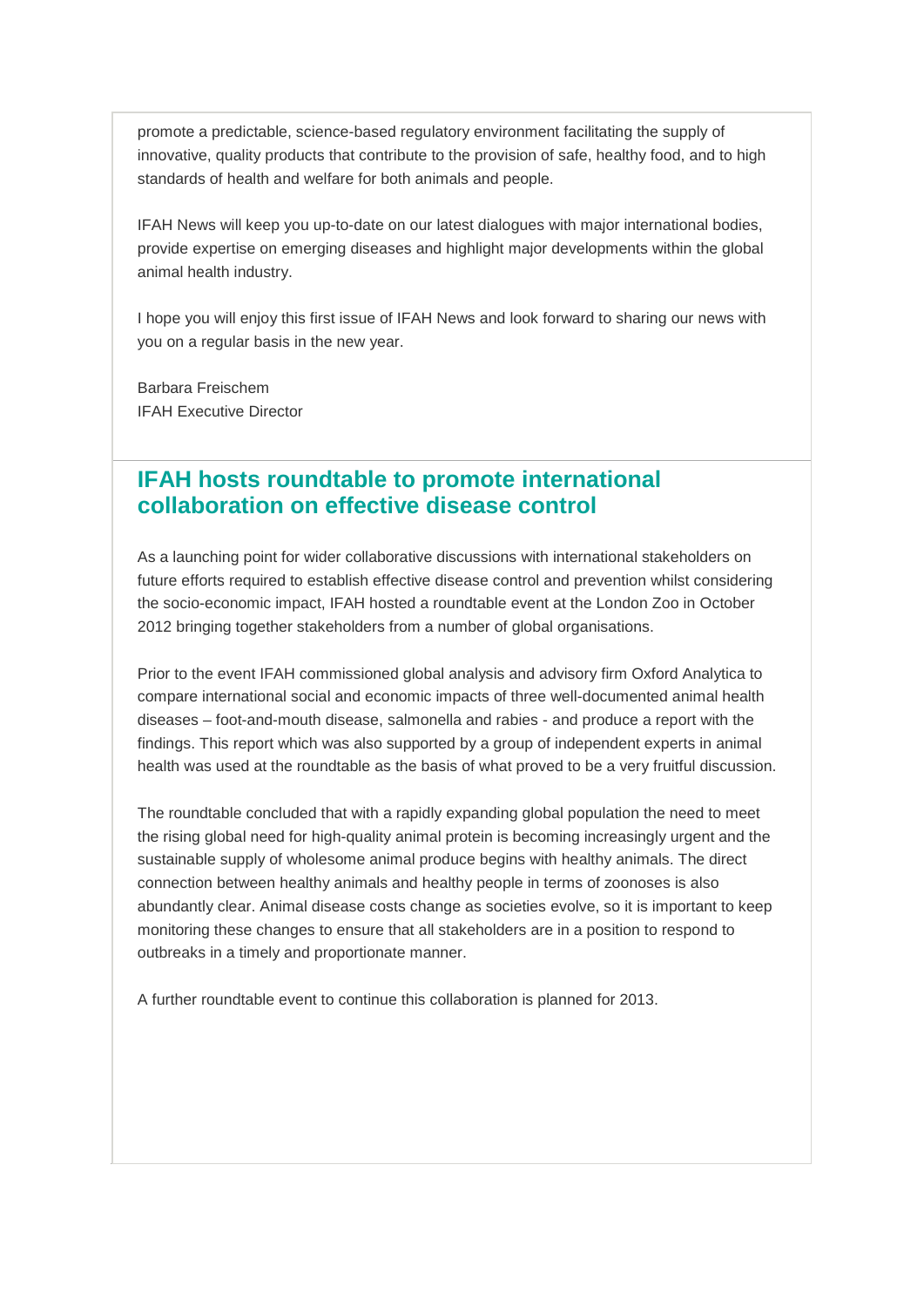## <span id="page-2-0"></span>**IFAH publishes white paper underlining the economic and social costs of animal diseases**



On 5 October 2012 following the roundtable event with international stakeholders IFAH published a white paper on the social and economic impacts of animal diseases globally. The report highlights that improved data collection, surveillance and infrastructure are key requirements for effective and proportionate disease control measures. A better understanding of the institutional frameworks and responses to regulation needs to be integrated in control programmes, and a better co-ordinated effort among the various international bodies, health organisations and governments is essential.

In its conclusion the paper outlines that animal diseases have economic impacts much beyond the direct costs caused by disease itself. Although we are already seeing patterns of successful animal disease management and, in some cases, the eradication of well-known disease agents, further investments and continued efforts are needed in capacity building, infrastructure development, governance of food safety, good veterinary legislation including appropriate regulation of animal health products, and consistent application of guidelines relevant to animal health and trade.

To download the full white paper visit the [IFAH website.](http://www.ifahsec.org/white-paper-the-costs-of-animal-disease/)

## <span id="page-2-1"></span>**The outcome of IFAH's Global Benchmarking Survey on the animal health industry**



Taking place on a five-yearly basis, the IFAH Benchmarking Survey examines interactions between industry and regulatory systems, particularly the impact of regulations on the animal health industry's ability to be innovative, competitive, and effective. This fourth edition of the survey received input from 21,000 individual data points and up to 400 free-text responses from member companies and some local member companies of IFAH's member associations in Australia, Canada, Europe, Japan and the USA in 2011.

Coming at a time when governments around the world are weighing the direct and indirect